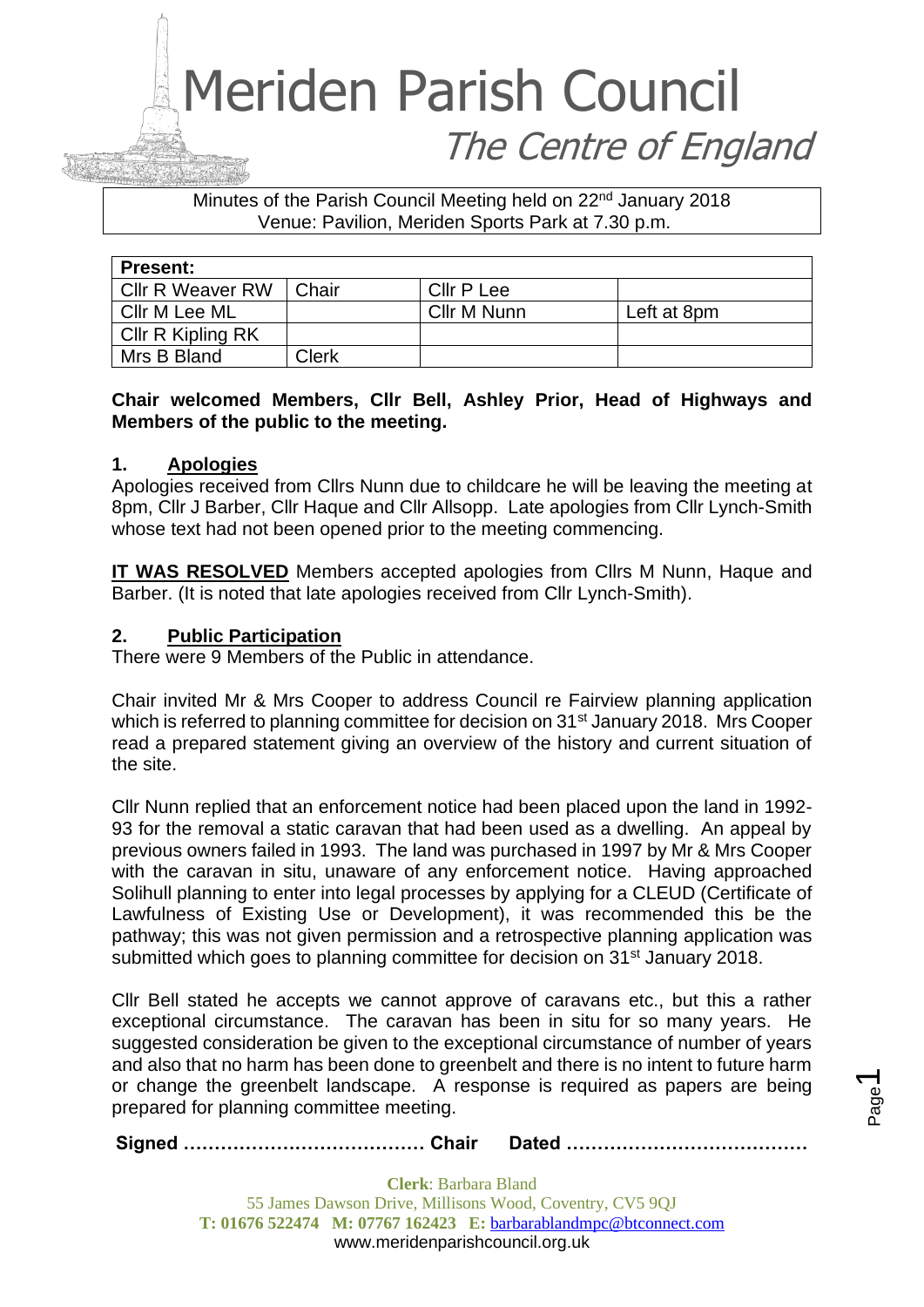

Cllr P Lee stated that Meriden has gone through two public enquiries regarding unlawful caravan sites and the parish council cannot be seen to support this application and not others.

Cllr Kipling stated that Solihull cherry pick enforcement notices and this site has sat for more than 20 years without any disagreement in 20 plus years. He considered the photographic evidence supplied and confirmed on site living accommodation is required to care for livestock and security of land; he proposed supporting this application for the caravan to remain on site.

Chair summarised and requested Cllr Nunn to write to Solihull Case Officer requesting reconsideration of enforcement given need to on-site manage the smallholding and livestock.

#### **Action: Cllr Nunn and clerk to draft response to Ms R Stevens, Case Officer.**

#### Grit Bins

Chair introduced Ashley Prior (AP), Head of Highways.

AP gave an overview of the Borough gritting programme informing that there are 560 routes of which 56% are networked highways being A and B roads, and bus routes. If there is a 2 week continuation of snow then all highways operatives get moved onto snow clearance.

AP is undertaking a review of grit bin policy; there are 250 grit bins across the Borough, 34 of which are in Meriden Ward, 17 in Meriden Parish. Each bin costs £135 to purchase and £15 per bin filled 3 times per year plus replacement grit/sand and plant. It is apparent the grit/sand mix is abused with rubbish/dog waste being disposed of in bins. There are inconsistent requests for bin removal, replenishment and the grit is being used for personal use on private land and driveways. The review will take a few months to complete and all comments received will be included.

Cllr P Lee stated that he started the debate as trying to help in recent icy conditions brought to light empty bin sited at Fairfield Rise, with no instructions to replenish, no contact details, the amount of rubbish/dog waste disposed of in bins and basically how "unfit for purpose" Meriden grit bins are. Emails received from Adrian Matthews and Cllr Ted Richards proved unhelpful and inaccurate. Cllr Richards made reference to their being no obligation to check and replenish grit bins. Cllr P Lee stated that checks have been carried out and photographs have been taken of empty bins; there are no instructions upon which to call for bins to be replenished, repaired (some have missing lids) or remove rubbish within. A litter picker was observed collect. Some grit bins have Highways warning signs saying "for use of highways only" which indicates only a highways officer can access.

**Signed ………………………………… Chair Dated …………………………………** AP stated he had taken on board all comments and these would be included in his Borough Review. Cllr P Lee confirmed he would undertake an audit around the Parish

Page  $\boldsymbol{\sim}$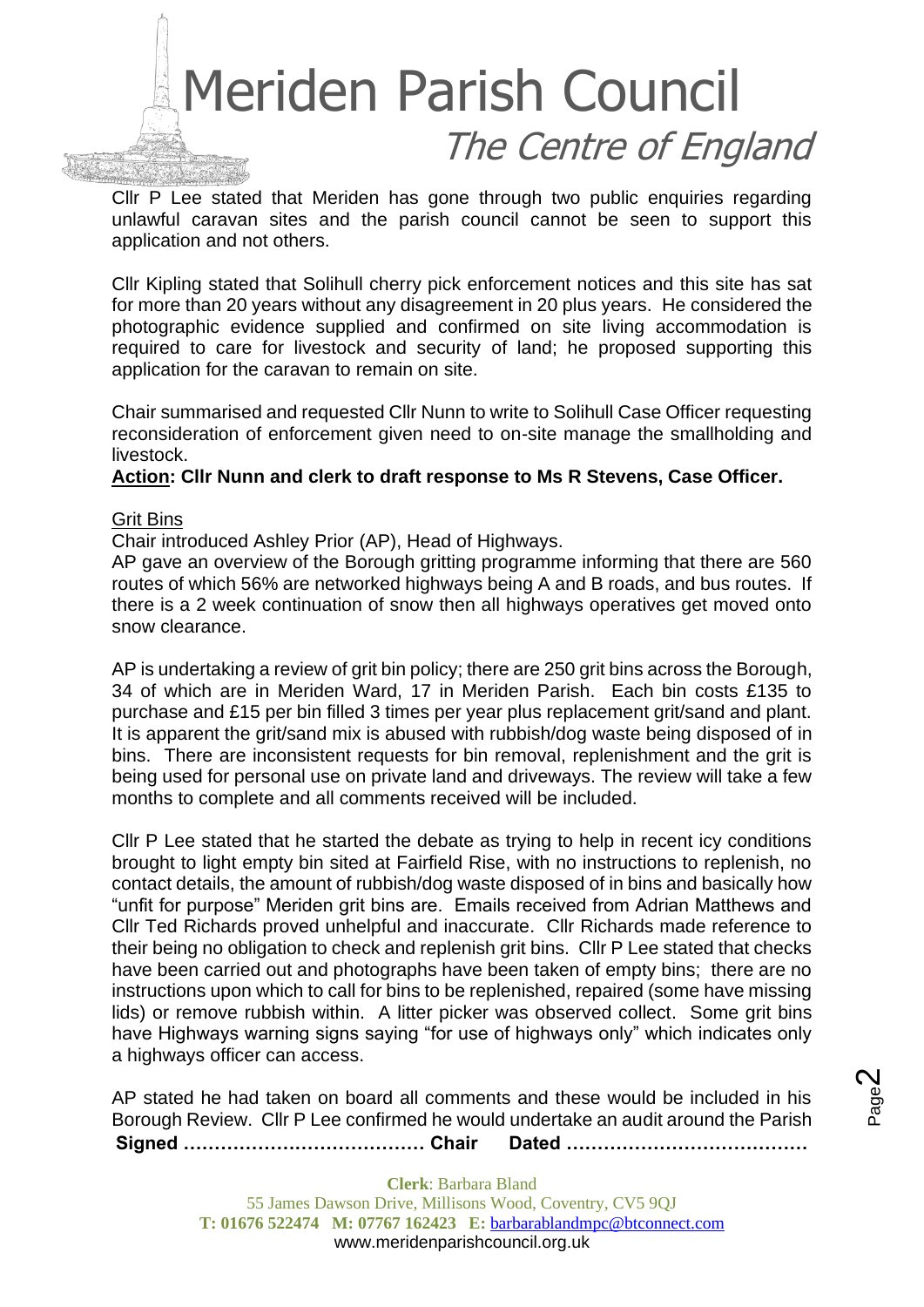

and forward. AP was interested in ideas as to who would police, carry out checks, ensure all bins were full, adding sand to the grit is a deterrent for use on private land and driveways. AP asked for consideration to be given to hand spreaders that may be supplied by Solihull. This would give greater coverage rather than a shovel full at a time.

Cllr Bell added that at the local MP surgery recently residents were represented by Mr Lynch who advised Eaves Green Park Homes were marooned in recent snow/ice conditions due to no gritters being deployed to Eaves Green Lane.

AP recorded all comments and looked forward to hearing from Cllrs P and M Lee with audit and comments including if grit boxes needed removing or putting to a more effective site.

Chair asked AP for an update on Fillongley Road Bridge Repairs; AP advised that the appointed contractor Balfour Beatty had been requested to undertaken a design review to reduce closure time and also road diversions. There are also budget constraints different solutions are being considered. A meeting with Balfour Beatty is to be held on 23<sup>rd</sup> January and AP will notify outcome and proposed start date.

Chair advised that Quarry Operators had reported the poor surface with large potholes on Cornets End Lane. A cement mixer had ended up on its side. This part of highway including Horn Brook Bridge, floods regularly, surface water does not soak away and the surface is breaking up. AP requested an email with all detail.

#### **Chair thanked Head of Highways and Ashley Prior left the meeting.**

Zoe Hogdson (ZH), Woodland View, updated Members and residents with actions taken in light of the many complaints received and parish council meetings. Patients have been directed to not use the bus stops at the top of the hill as smoking shelters, including the disposal of litter/energy bottles thrown into verges. Staff are working with patients to ensure clear boundaries; staff and patients want to work with the local community, engage socially and provide a service to the community which has commenced with a 90 minute real work opportunity picking litter. This will be increased in time and provides minimum wage work based therapy and reflected employment. The feedback received to date is much improved; work continues on patient social skills and appropriate behaviours whilst in the community and engaging with residents. Woodland View want to be part of Bloom and offer their polytunnels for use in growing seeds and filling sports park baskets and planters.

Chair replied saying that there is a willingness to work with the local community, to date Woodland View have been responsive and considerate of the complaints received with immediate action taken. Regular meetings will continue with the Director and the clerk. Chair thanked ZH and she left the meeting.

**Signed ………………………………… Chair Dated …………………………………**

**Clerk**: Barbara Bland 55 James Dawson Drive, Millisons Wood, Coventry, CV5 9QJ **T: 01676 522474 M: 07767 162423 E:** [barbarablandmpc@btconnect.com](mailto:barbarablandmpc@btconnect.com) www.meridenparishcouncil.org.uk

Page ო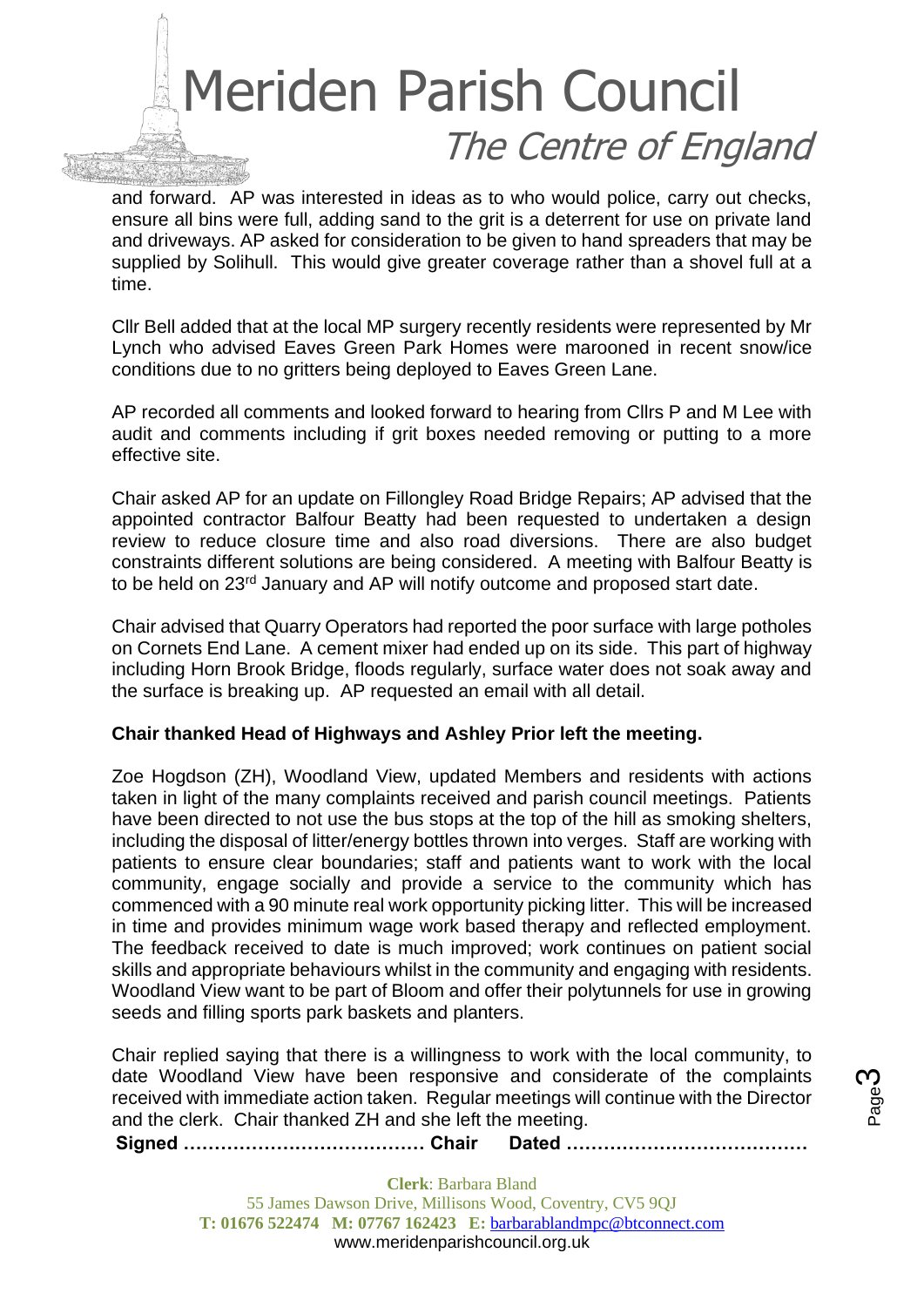# **3. Declarations of Interest**

3a To declare any personal interests in items on the agenda and their nature. Nothing to declare.

3b To declare any prejudicial interests in items on the agenda and their nature 3c Cllr Lynch-Smith's Declaration of Interest form remains outstanding.

**Action**: Cllr Lynch-Smith to complete form and forward to clerk so all updated forms may be sent to Deborah Merry, Head of Democratic Services, SMBC, for website update.

# **4. Minutes of Last Meeting**

The minutes of the Parish Council meeting held on 18<sup>th</sup> December 2017, circulated prior to meeting, were considered for accuracy and agreed.

**IT WAS RESOLVED** Cllr R Kipling proposed approval of the minutes of Parish Council meeting held on 18<sup>th</sup> December 2017, seconded by Cllr M Lee.

#### **5. Finance**

5.1 Approve January Payments

The clerk circulated January payments for consideration and approval.

(i) Meriden Parish Council January payments £3,533.62 plus £36.00 BT clerk's mobile received after payments approval list was completed.

**IT WAS RESOLVED** Cllr R Kipling proposed approval of Meriden Parish Council January payments of £3,533.62 plus £36.00 seconded by Cllr M Lee.

(ii) Meriden Sports Park January payments £3,268.37 plus £173.88 EON received after payments approval list was completed.

**IT WAS RESOLVED** Cllr R Kipling proposed approval of Meriden Sports Park January payments of £3,268.37 plus EON seconded by Cllr M Lee.

RW reported that a contractor review had been undertaken and existing contracts tweaked to ensure full service delivery. A further review will be carried out before year end regarding 2 year extension to existing contracts. Two credit notes agreed for nondelivery of contracts.

#### 5.2 Precept Tax Base & Indicative Budget

The precept notice sent to Solihull had been circulated to Members together with Solihull's emails of acknowledgement. This was accepted as previous approval and resolution agreed at 18<sup>th</sup> December 2017 full council meeting item 5.3 Indicative Precept Tax Base & Proposed Precept Increase.

# **6. Progress Reports**

6.1 Village Hall Management Committee Nothing to report.

**Signed ………………………………… Chair Dated …………………………………**

Page 4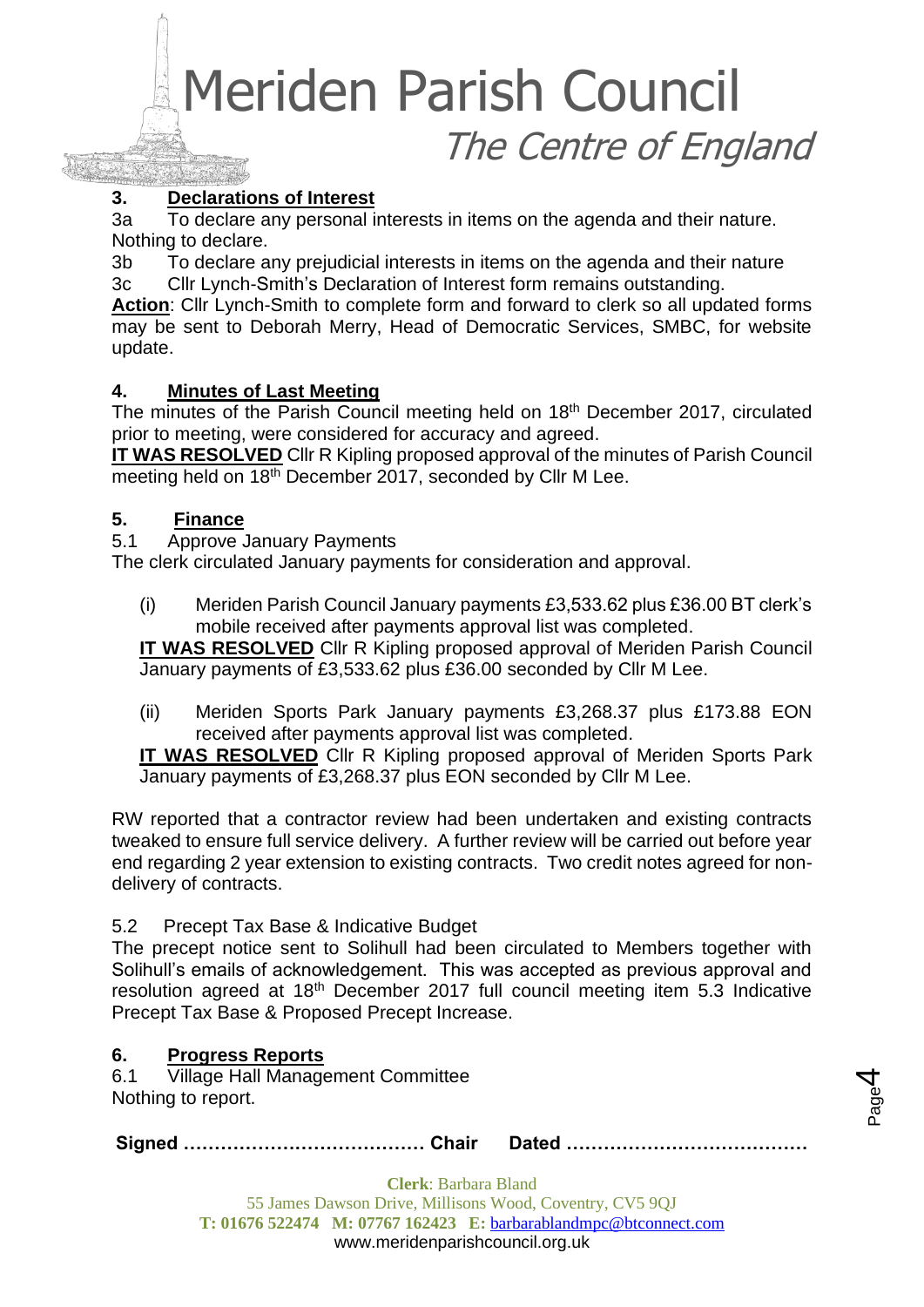

#### 6.2 War Memorials

Cllr M Lee asked if there had been any update from Andrew Kinsey regarding legal advice on the transfer of War Memorial and Lane from Coventry Diocese, St Laurence Church PCC to the Parish Council.

#### **Action: Clerk to chase up Andrew Kinsey, Solihull Solicitor.**

Cllr P Lee reported that a new WW1 Historian had moved into the Village and after reading the WW1 publication on Meriden's fallen, he found an error with Lance Corporal Stanley Waterton Cooke who died during the Great Storm on Gallipoli, 28 November 1915 but was commemorated on the Basra Memorial. Contact was made with the CWGC (Commonwealth War Graves Commission) and they took up the matter. This concluded with an email from CWGC confirming that in fact 21 men from the 9th Royal Warwick's had been miss-commemorated. These men are now listed on the Helles Memorial online Debt of Honour register and eventually their names will be inscribed on the Helles Memorial on Gallipoli.

6.2(i) Heritage Monuments & Memorial Funding

Nothing to report.

#### 6.3 Meriden Pool

A meeting to be arranged with Chris Edgehill. **Action: Clerk to provide dates for SMBC meeting.**

6.3(i) Red Kite Management Plan & Suez Funding Nothing to report.

#### 6.4 Allotments

Clerk reported that one occupant has given notice to quit 31st March 2018. A resident is interested in taking over the plot and a site visit is to be arranged.

#### 6.5 Footpaths/Forum

Nothing to report.

#### 6.6 Quarries Liaison Group

Chair advised that the rescheduled December meeting was held today and gave a brief summary update:-

- Beechwood recycling biomass plant is 6-12 months delayed in completion with mechanical and manufacturing problems. Food/green waste will be 18 months from disposal operation.
- Nick Parry, Berkswell Estate, reported that a footpath has been diverted away from quarry operations onto restored land.
- Tarmac have a new Quarry Manager.
- NRS have new wheel wash and street cleaner.

**Signed ………………………………… Chair Dated …………………………………**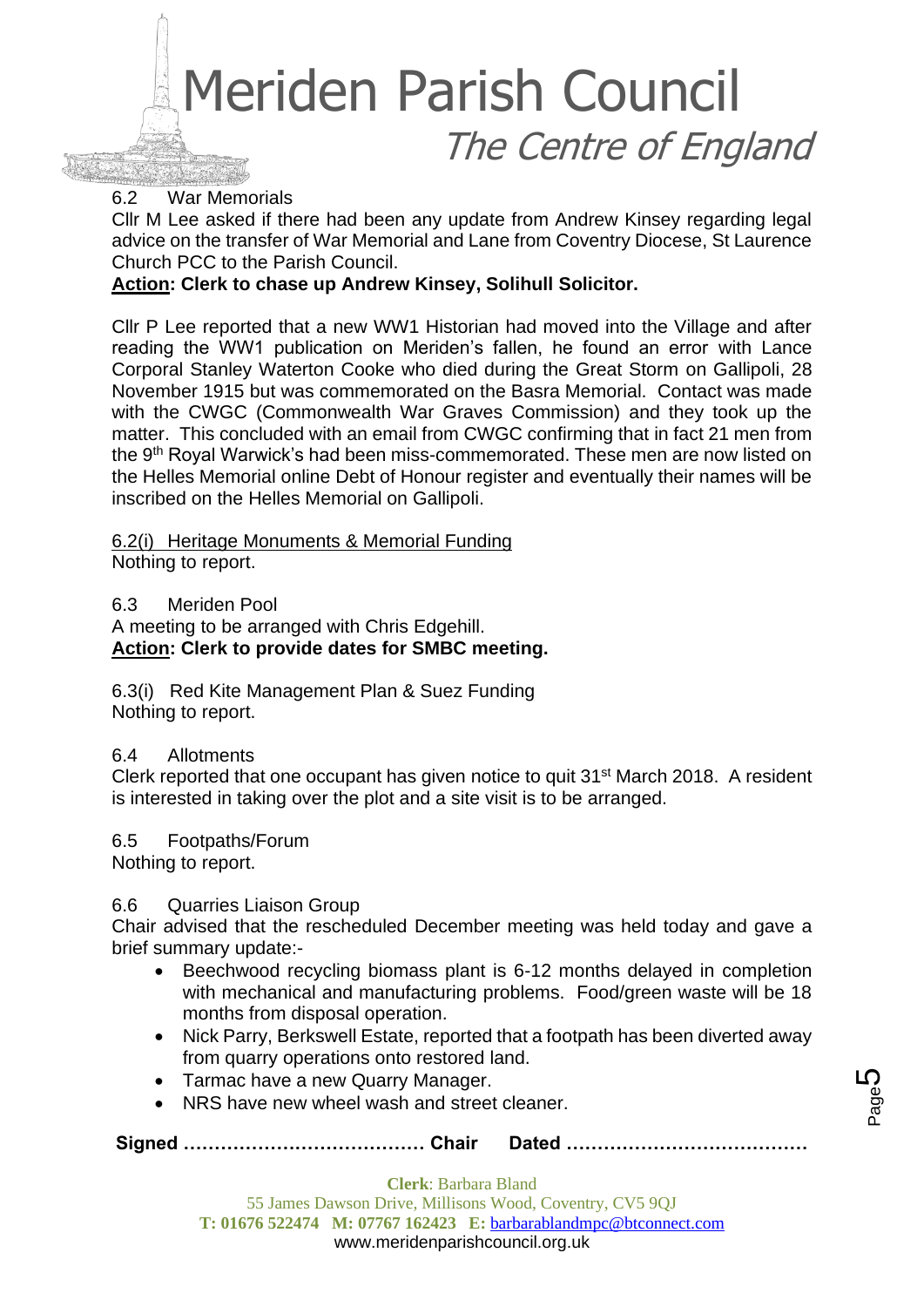- Street cleansing is a shared cost between operators with a good schedule of shared use and responsibility to maintain Cornets End Lane and Birmingham Road.
- A & A stock inputs are low which is seasonal and expected.
- Tarmac DSM (Dry Silo Mortar) Plant has been approved for 10 years. Tarmac/Breedon Concrete are disposing of assets and undertaking an asset swap with Tarmac managing all.
- All operators complained of the highway damage on Cornets End Lane and requested highways be notified of immediate attention required; pot holes have previously been patched but do not last. The parish council have referred to Ashley Prior.
- There have been some enforcement reports of operations working outside core licence hours.
- The Lagoon is complete and the Sandmartins will have 50 nesting boxes made and placed around site. NRS will notify residents of actions in Meriden Mag and also will do a piece about work completed on slinket.

# **Dust Quality**

With complaints about air quality/dust monitoring, Harworth Estate commissioned Wardell Armstrong to undertake a Dust Audit. There was much discussion from EA representative interested in what is going on and number of complaints. A follow up meeting with Public Health will be attended by Chair, Clerk and Resident Representative on 31<sup>st</sup> January 2018. Complaints must be called in to EA for recording purposes. The report makes recommendations for each operator to implement.

# **Action: An update to be provided at February's meeting.**

6.7 Solihull Area Committee

Chair reported the next meeting is 25<sup>th</sup> January 2018 at Marston Green.

# 6.8Tree Wardens & TPO List

The tree warden has attended Neighbourhood Planning meeting and met Avon Planning and will be integral to pre-submission document content. **Action:** Chair, clerk and Tree Warden.

#### 6.9 Community Surgeries

Chair reported that she attended the Police meeting with Dame Caroline Spelman MP, Bas Javid, Solihull Chief Superintendent and Cllr Tony Dicicco, Cabinet Portfolio Holder. The main issues was lack of police response and visibility for residents. All residents urged to call 101 and report incidents. Many residents reported house burglary when in bed. Residents urged to sign up to NOW WM Police Alert Website and a representative is be sought to sit on Police Committee.

|--|--|

Page ပ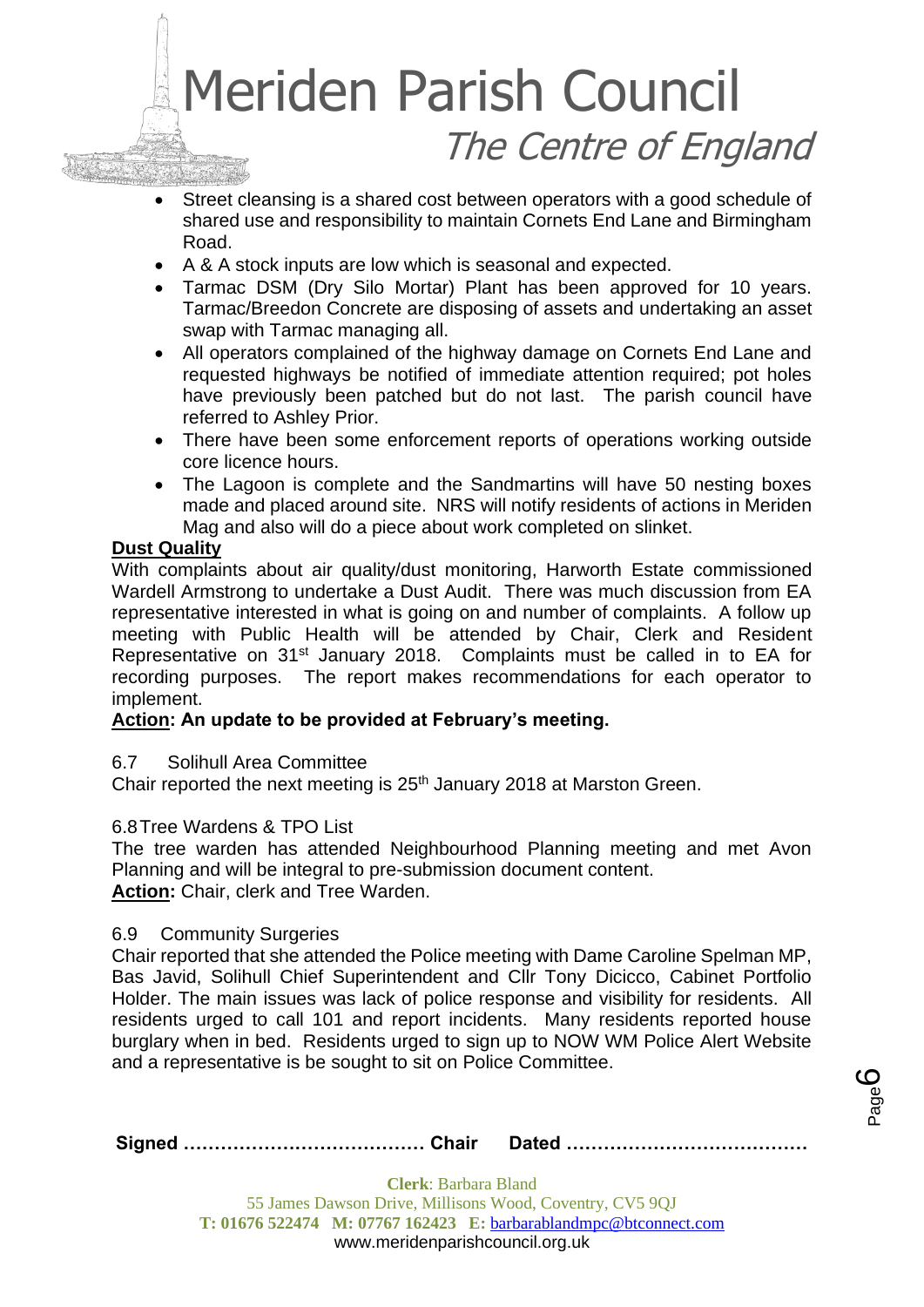Clerk reported that 4 members of the public attended and gave the following update of surgery content and discussion:-

- •Recent burglaries & car thefts targeted?
- •Police Initiatives: support for Neighbourhood Watch & improved communications
- Improved parish council communication using social media networks
- •Footpaths to A45 being used to connect to layby
- •Heart of England Club car park being used by suspect vehicles
- •Drinking outside Heart of England Club in parked vehicles with music/language
- Knowle Police meeting on 18<sup>th</sup> January request for Councillor representation
- •Safety and security of homes
- •Feeling unsafe in own home
- •Hot Spots to be patrolled
- •Meeting to be arranged with Jayne Turner Community Engagement Officer and Sgt Lloyd WM Police (Rural Team) for residents.

**Action: The next surgery is scheduled for 5th February 2018.** 

6.10 Community Speed Watch Nothing to report.

# 6.11 HS2

The parish council will be exploring an application from HS2 Community Fund for road improvements.

6.12 Meriden Sports Park Quarterly Update

Chair advised the following summary:-

- Published accounts approved and sent to Companies House together with Annual Return and Corporation Tax return.
- Work has progressed on budget/cash flow/business planning for 2018-19.
- Directors continue to look at VAT registration and will contact a specialist advisor to provide an evaluation and expertise with set up and registration.
- The User's Groups are happy; confirmed bookings for this season from cricket teams. Additional interest from Health at Heart who will provide a GP referral system concentrating on fitness, nutrition and psychology of sport. Boot camps and weekend sessions will be offered.
- Discussion with FA for girl's football continues.
- Discussion with ex Coventry footballer to explore options of setting up football academy.
- Contract reviews have been carried out and contractors under no illusion that they must deliver services.
- Cricket Wicket replacement is being explored and quotations obtained.

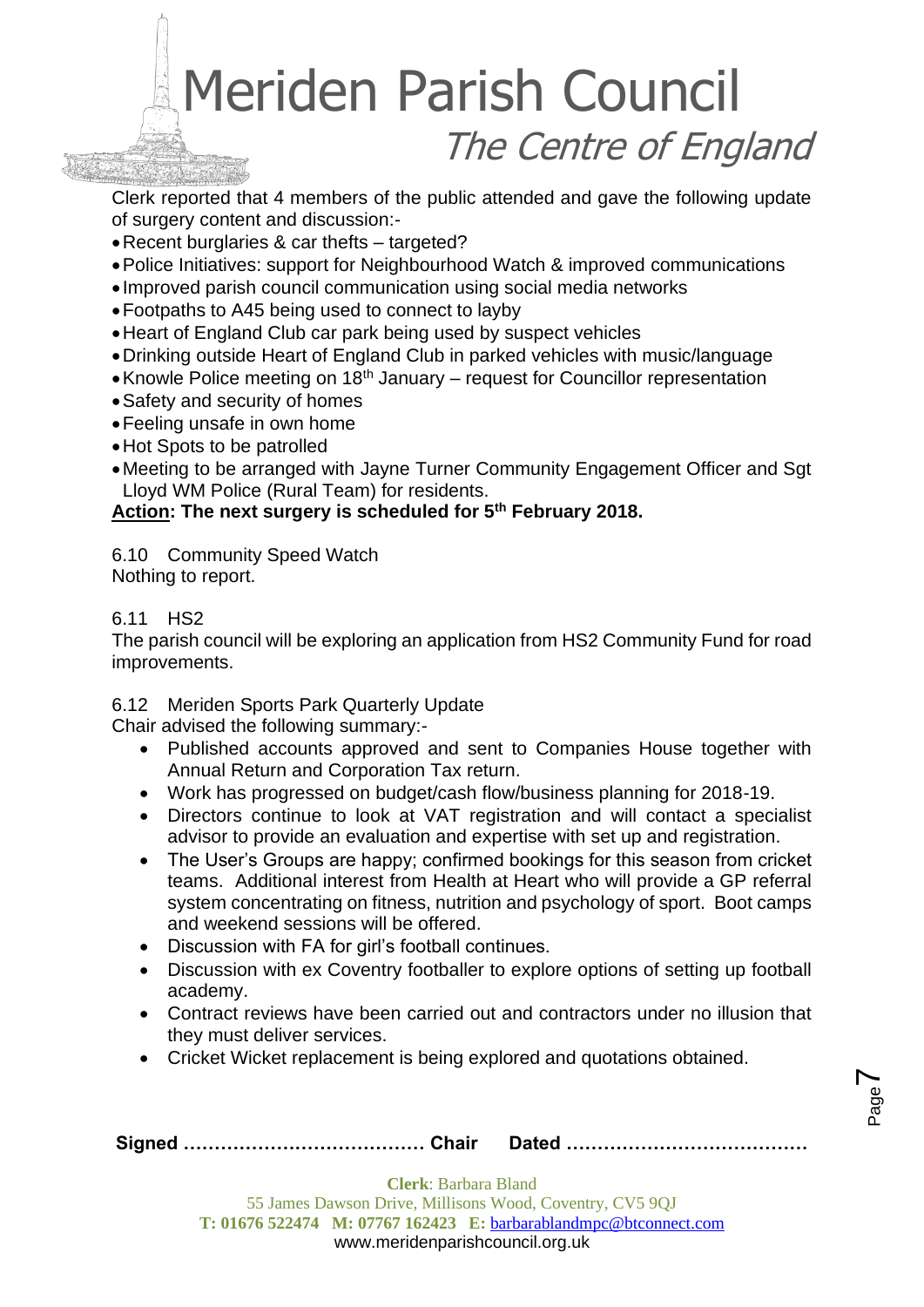

• Looking at redundant water harvesting unit and underground storage tank possible contamination. A report has been received from John Shaw, DTZ, with recommendations. A letter to be written to David Waterson.

### **Action: Clerk to write to David Waterson with copy to Andrew Kinsey requesting more support.**

#### 6.13 Meriden Sport & Recreation Trust Update

Published accounts, cash flow and business plan to be sent to Chair of Trustees ahead of their meeting on 30<sup>th</sup> January 2018.

# **7. Clerk's Report**

Clerk's report circulated to Members with no questions received or updates requested.

#### **8. District and Ward Councillor Reports**

Nothing to report.

#### **9. Correspondence & Communication**

RW advised the following:-

Barclays Bank advising Balsall Common Branch closure from 4<sup>th</sup> May 2018. Cllr Bell stated that this is as a result of a review with only 88 people using the bank for day to day banking.

Chair advised that the Post Office will accept cheque deposits.

- HM Revenue & Customs advising new system for VAT126 refund and a new reference number will be issued.
- M42 Junction 6 Improvement Scheme consultation event last two dates 27/1/18 The Clubhouse, Catherine De Barnes and The Core, Solihull, 31<sup>st</sup> January 2018. Cllr M Lee confirmed this information is on website.
- Solihull MBC advising of Business Rates for Small Business Rates Relief Review.

#### **10. Meriden Village Matters**

10.1 Library Update Nothing to report.

#### 10.2 Village Commemoration WW1

Cllr M Lee reported that the committee met on  $20<sup>th</sup>$  January and plans are underway for the Historical Talk on Meriden in the Great War Part 2 by Doreen Agutter on 18th April 2018 at 7.30pm in the Village Hall with cheese and wine included in £5 ticket price. It is a popular event with maximum attendance. All proceeds to Letitia Banks grave restoration. 1918 will continue the Candlelight Vigils for Meriden's fallen.

10.2(i) WW1 Poppy Memorial Site

**Signed ………………………………… Chair Dated …………………………………**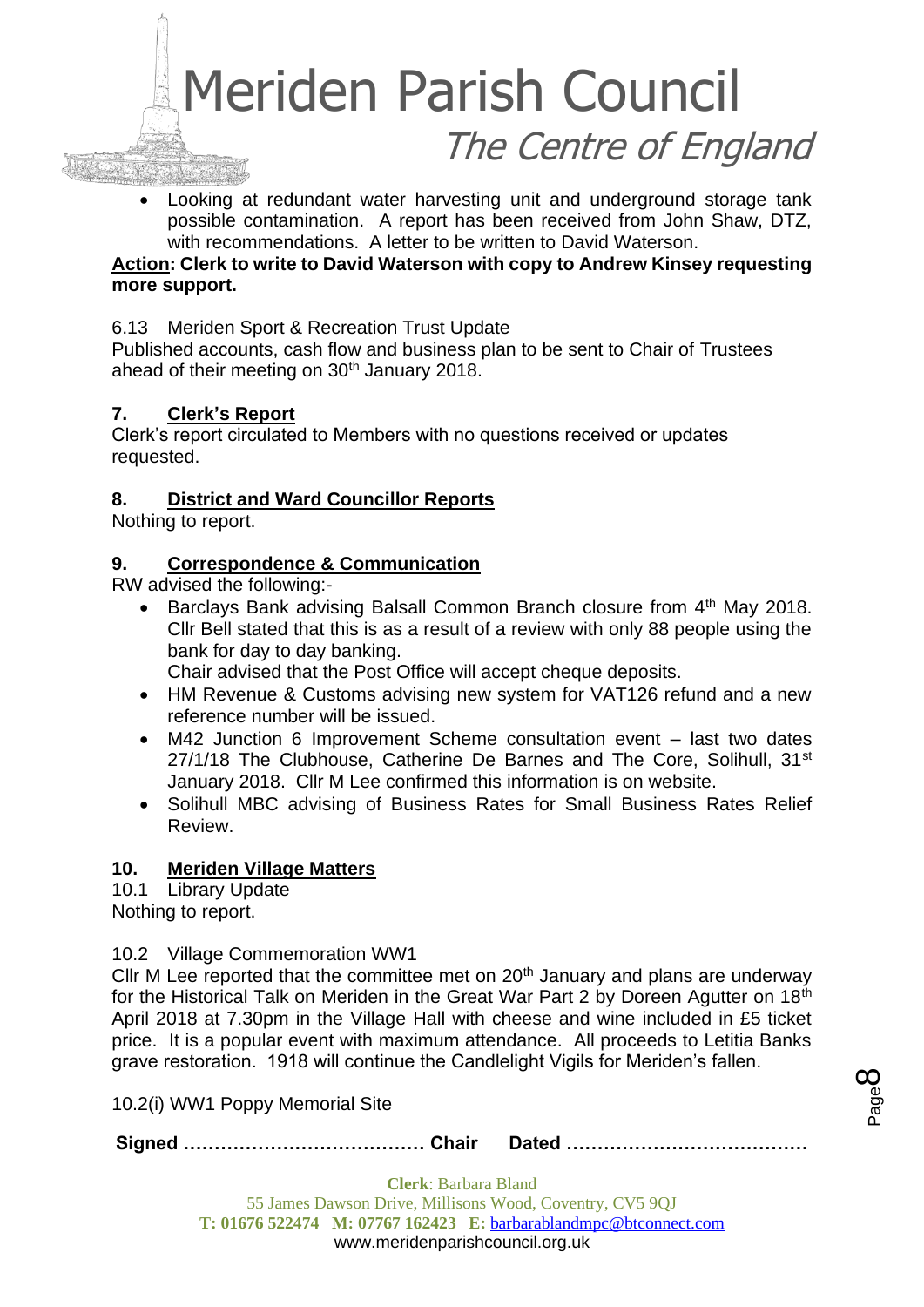

Cllr M Lee reported that plans continue for Memorial Approach and a permanent Poppy Memorial.

10.3 Meriden Gate Nothing to report.

10.4 Taylor Wimpey (Transfer of Allotments/freehold land) Nothing to report.

10.5 Highways

This item has been covered by Ashley Prior under item 2.

10.6 Land Registry & Ownership

The clerk advised that the requested documents and information from Avon Planning had not been returned.

**Action: The clerk to write to Avon Planning requesting immediate return of documents for meeting with historian on 30th January 2018.**

10.7 Solihull Neighbourhoods in Bloom 2018

Chair reported that Solihull in Bloom is no longer running. The only Bloom competition is RHS Britain in Bloom, Heart of England Region. After consideration with the clerk, it is too bigger project to undertake without volunteer support and therefore the decision has been made not to pursue. The usual floral planters and baskets will be maintained around the Parish with the theme being red, white and blue.

#### **Action: Clerk, Contractors and Woodland View.**

10.8 Litter

The clerk advised that the following had been received from Sarah Jones, Solihull Public Realm Officer, promoting the **Great British Spring Clean**. This year the national campaign is focused on the weekend of **2nd-4th March.**

For anybody who isn't aware of this campaign its focused on bringing people together from across the country to clear up the litter that blights our towns, villages, countryside and coastline. For more information please visit <http://www.keepbritaintidy.org/home>

The email was forwarded to Scout Leader as there was interest for Meriden Scouts to be involved in a community clean up.

**Action**: **Clerk to follow up with Scout Leader.**

10.9 Mobile Mast Update The suggested December meeting dates did not go ahead. Cllr M Lee to contact Manor to arrange meeting.

**Action**: **Cllr M Lee and Chair.**

**Signed ………………………………… Chair Dated …………………………………**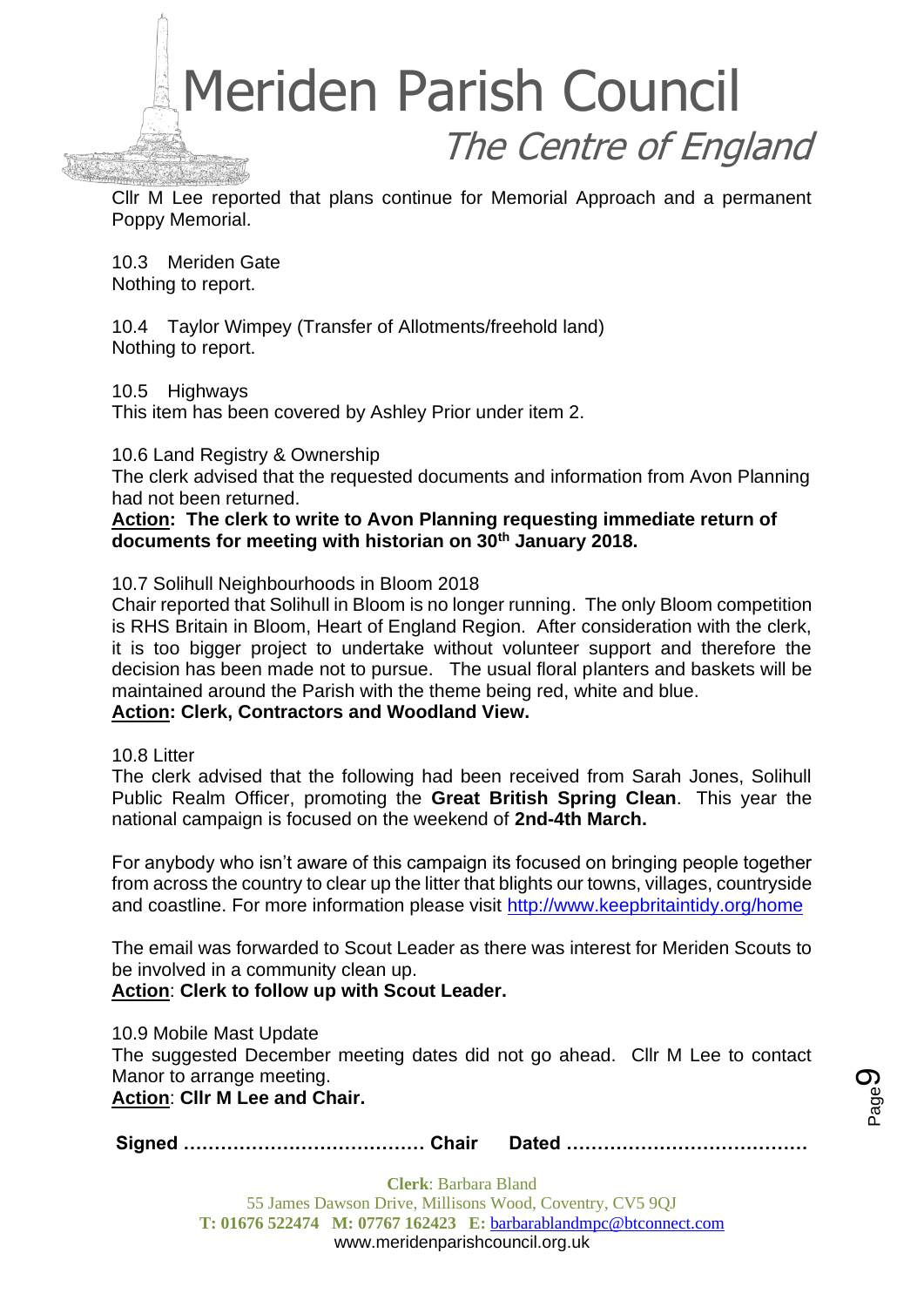10.10 Local Council Award Scheme Chair advised this remains a work in progress. **Action: ALL.**

10.11Meriden Public Transport Nothing to report.

# **11. Solihull Partnership Forum**

The next meeting is scheduled for 13<sup>th</sup> February 2018 at The Renewal Centre, Solihull. **Action: Clerk to contact Partnership to confirm meeting is going ahead.**

# **12. Planning Matters**

12.1 Neighbourhood Planning Update

Cllr M Lee advised that the group met last week and went through the Pre-Submission V7 draft with Avon Planning.

# **Actions as follows**:-

- Maps clerk to apply and register for OS Licence and free registration to access Ordnance Survey maps for the NP inclusion.
- Housing Needs Survey Avon Planning has given a contact of Sarah Brooke-Taylor to find out much it would cost and when it could be carried out. A Locality application for funding bid will then have to be completed. Chair advised that a local business has offered to sponsor this piece of work and is waiting for parish council response. Finally Cllr M Lee added that the tree warden has agreed to be part of the NP working group and will be including the tree survey. The next meeting will be Thursday 15<sup>th</sup> February 2018.

### **Action: Housing Needs Survey to be undertaken with local business sponsorship; ML and Neighbourhood Planning Group. Clerk to register for OS Licence for NP mapping.**

The clerk added that she had completed the application for Arden Cottage under Community Right to Bid; also she has received proof of ownership from Land Registry regarding Fields in Trust application for the Green and has applied for 1951 Conveyance and Title Deed. She is meeting the local historian on 30<sup>th</sup> January to continue the Asset Register and look into unregistered land in the Parish.

# 12.1(i) Locality Funding Bid

Cllr M Lee advised that due to the need to carry out a housing needs survey a further application to fund this work will be made to Locality; however a local business sponsor is keen to fund this survey work and this to be followed up.

**Action: Cllr M Lee and Neighbourhood planning group.**

 $_{\mathrm{Page}}$ 10

**Signed ………………………………… Chair Dated …………………………………**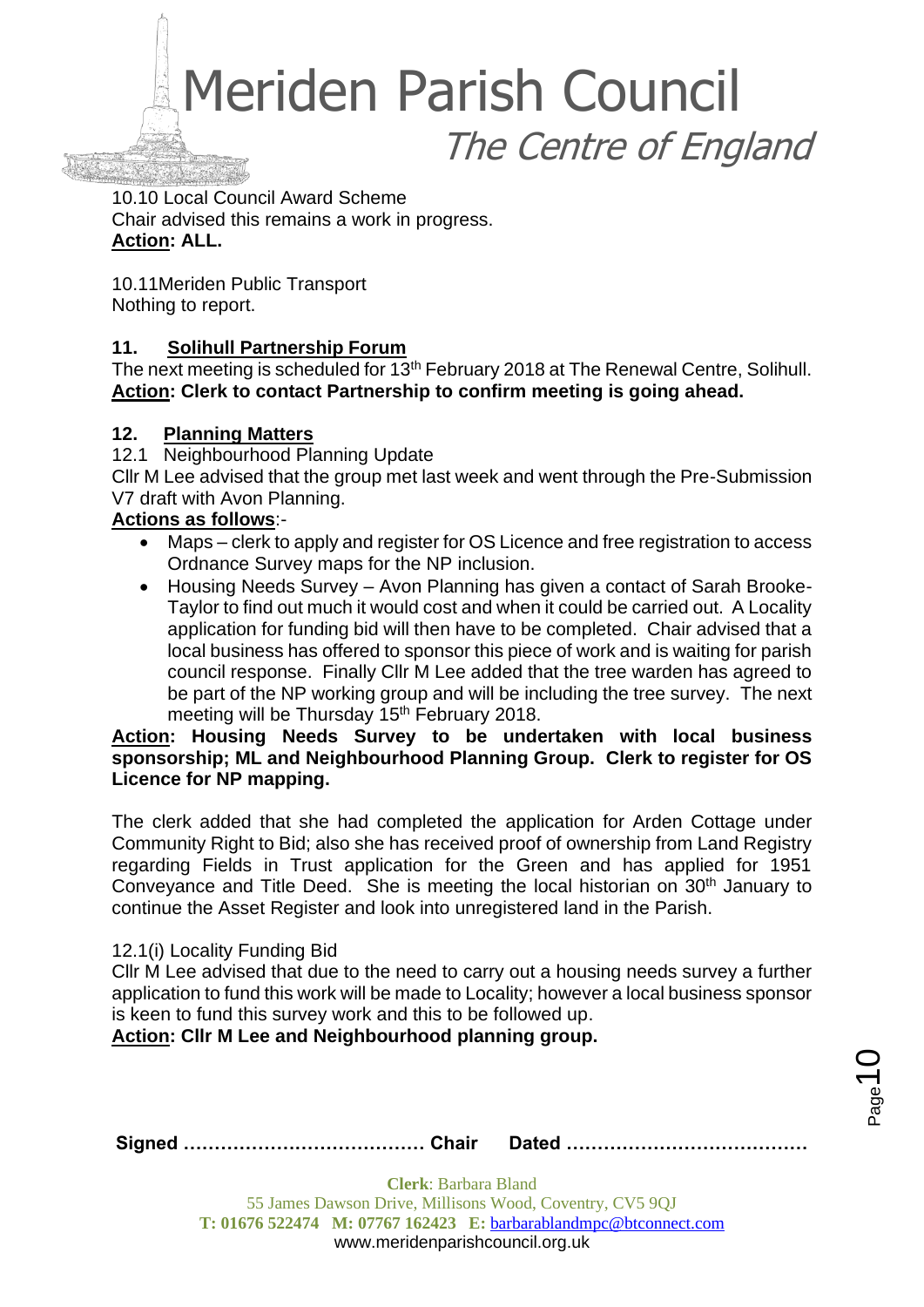12.2 Neighbourhood Community/Ward Action Plan

Chair reported that highways actions discussed at December's meeting with Ashley Prior are to be included in WAP so these may be tracked outlining key priorities for 2018-19 and 2019-20.

**Action: RW and clerk to continue working with Neighbourhood Team, Kath Hemmings and Bruce Brant.**

12.3 Solihull Local Plan Review

• Chair advised that part of the LPR consists of the Brownfield Register of which there is a current consultation to  $14<sup>th</sup>$  February 2018. Emails have been circulated to Members with the link. Cllr Bell stated that he thought that the LPR Publication of Submission Draft (for consultation) would now be put back to Autumn 2018.

# **Action: All**

12.4 Planning Application Status Updates

• Change use of an existing building at Back Lane Farm to a domestic dwelling with 2 No bedrooms. Back Lane Farm Back Lane Meriden Solihull CV7 7LD

Ref. No: PL/2017/02966/PPFL |Received: Mon 06 Nov 2017 |Validated: Mon 06 Nov 2017 |Status: Awaiting decision

• Listed building consent for amendments to planning approval PL/2015/50074/LBC. Walsh Hall Walsh Lane Meriden Solihull CV7 7JY

Ref. No: PL/2017/03060/LBC| Received: Tue 14 Nov 2017 |Validated: Thu 04 Jan 2018 |Status: Awaiting decision

• Retrospective application for a change of use of the land to allow the retention of the caravan and its use for habitation. Fairview Harvest Hill Lane Meriden Solihull CV5 9DE

Ref. No: PL/2017/03217/PPFL |Received: Sat 02 Dec 2017 |Validated: Thu 07 Dec 2017 |Status: Awaiting decision

- Erect grain store.
	- Brailes Farm Fillongley Road Meriden Solihull CV7 7JX

Ref. No: PL/2017/03235/PPFL |Received: Mon 04 Dec 2017 |Validated: Mon 04 Dec 2017 |Status: Awaiting decision

Single storey front extension.

3 Maxstoke Lane Meriden Solihull CV7 7ND

Ref. No: PL/2018/00056/MINFHO |Received: Mon 08 Jan 2018 |Validated: Mon 08 Jan 2018 |Status: Awaiting decision

**Signed ………………………………… Chair Dated …………………………………**